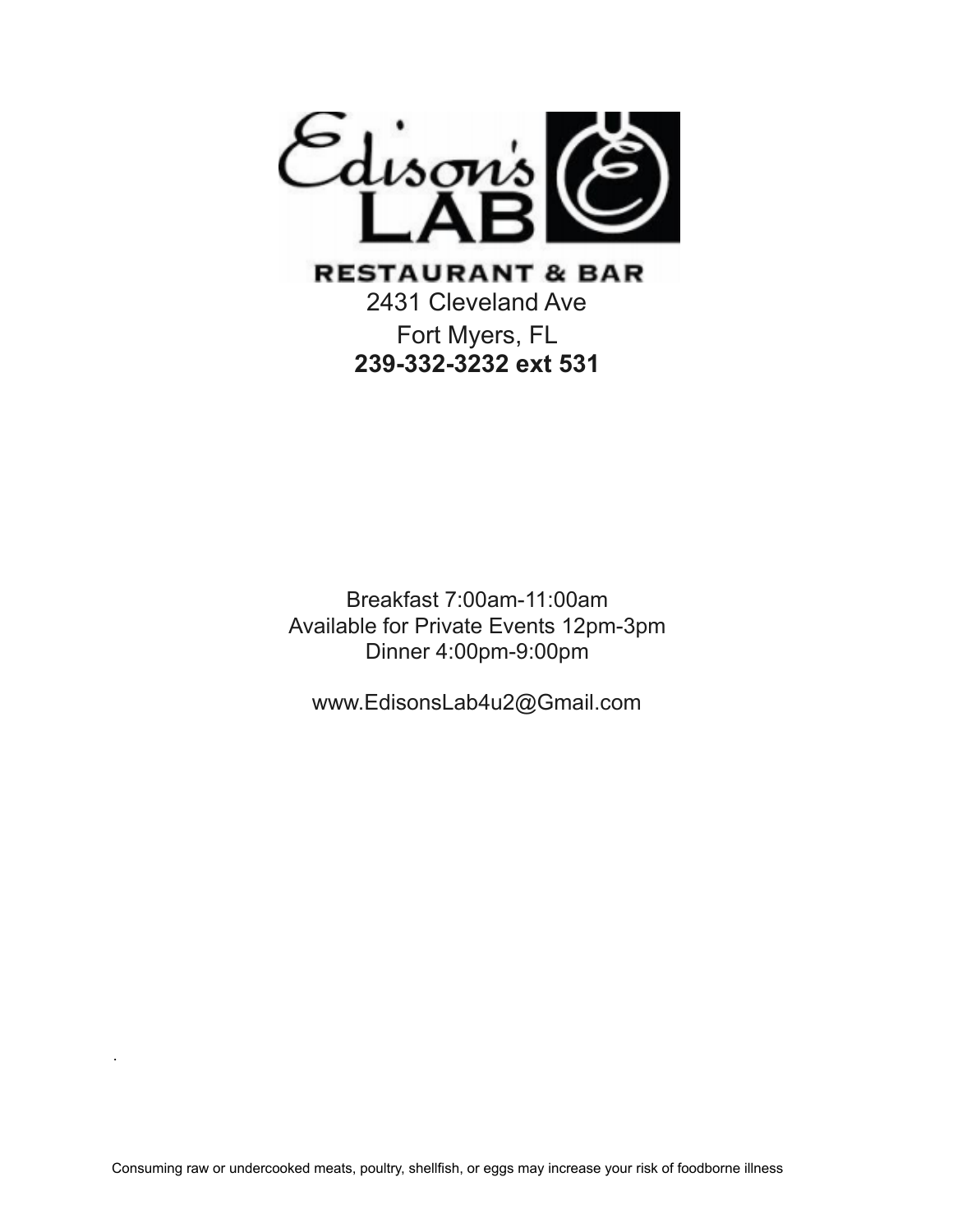# **BREAKFAST ENTREES LIMITED SUMMER MENU**

### **COUNTRY SKILLET \$10.95**

Breakfast potatoes with a cheddar biscuit, two eggs any style, topped with sausage gravy, cheddar cheese, sautéed ham, onion, peppers, and mushrooms.

## **BISCUITS & GRAVY \$6.95**

Freshly baked cheddar biscuits topped with sausage gravy

### **MALTED MINI WAFFLES \$7.95**

Crispy waffles served with fresh berries, whipped cream, warm syrup, and breakfast potatoes.

## **STUFFED FRENCH TOAST \$8.95**

Strawberry and cream cheese stuffed French toast. Dipped in waffle batter and deep fried until golden brown. Topped with powdered sugar and served with maple syrup and breakfast potatoes.

## **EDISON'S BREAKFAST \$7.95**

Two eggs any style, served with breakfast potatoes, choice of toast, and choice of meat.

## **TAILOR MADE 3 EGG OMELET \$8.95**

Made with your choice of: sausage, ham, bacon, cheddar, swiss, provolone, mozzarella, peppers, onions, tomatoes, and mushrooms. Served with breakfast potatoes.

## **Beverages**

#### **ICED TEA ,COKE, DIET, SPRITE, ROOTBEER, LEMONADE,VITAMIN WATER XXX \$2**

**Freshly Brewed Coffee, Hot Tea \$2.50 JUICE: Apple, Orange, Cranberry \$3**

**BUNDABERG GINGER BEER \$4 RED BULL (Reg or Sugarfree) \$5**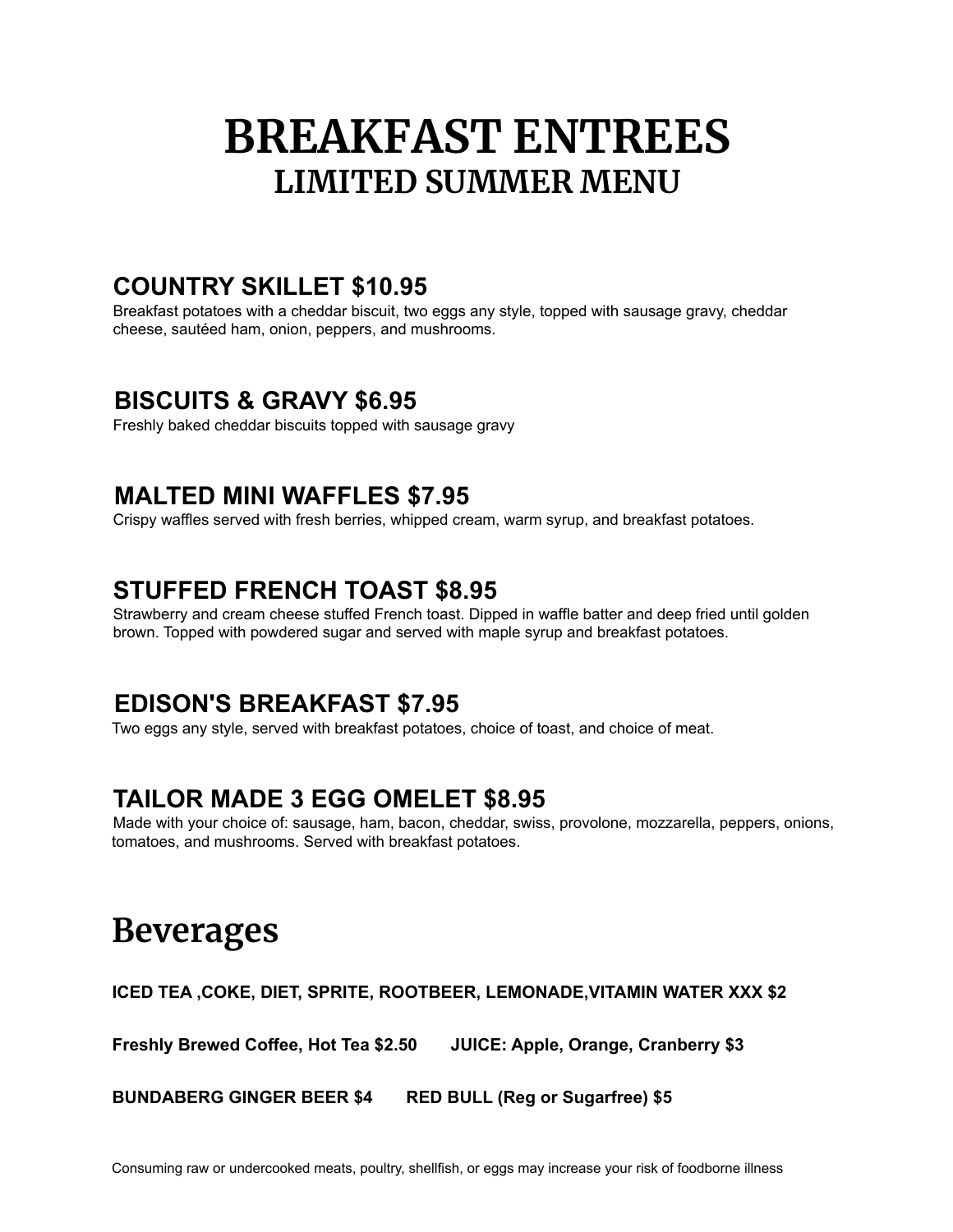

# **LIMITED SUMMER MENU**

# **Appetizers**

#### **STREET CORN \$ 3.95**

Fresh corn grilled to a golden brown and lathered with mayonnaise, sprinkled with parmesan cheese, seasonings and fresh cilantro.

### **MOZZARELLA CHEESE STICKS \$ 7.95**

Five battered cheese sticks fried to perfection and served with a zesty marinara sauce.

#### **QUESADILLA \$ 6.95**

Flour tortilla stuffed with cheddar and Monterey jack cheese, served with sour cream, Pico de Gallo, and guacamole. *Add chicken for \$2 more*.

#### **NACHOS \$ 9.95**

Tri color tortilla chips topped with BBQ pulled chicken or pork, cheddar cheese sauce, jalapenos, sour cream, guacamole, and Pico de Gallo.

### **CHICKEN WINGS**

#### **10 wings: \$12.95 20 wings: \$19.95**

Served with your choice of (BBQ, Honey Mustard, Mild, Medium, or Hot sauce; comes with your choice of blue cheese or ranch dressing and celery. *Substitute all flats or all drums for \$1 more.*

#### **MINI BEEF EMPANADAS \$8.95** Five Ground Beef Empanadas served with sour cream, Pico

de Gallo, and guacamole

#### **CHICKEN STRIPS \$ 7.95**

Four chicken tenders fried to a golden brown and served with barbecue or honey mustard on the side

#### **SUMMER HOURS OF OPERATION:**

Breakfast: 7AM-11AM Dinner: 4PM-9PM

Dining Room available for Private Events:12PM-3PM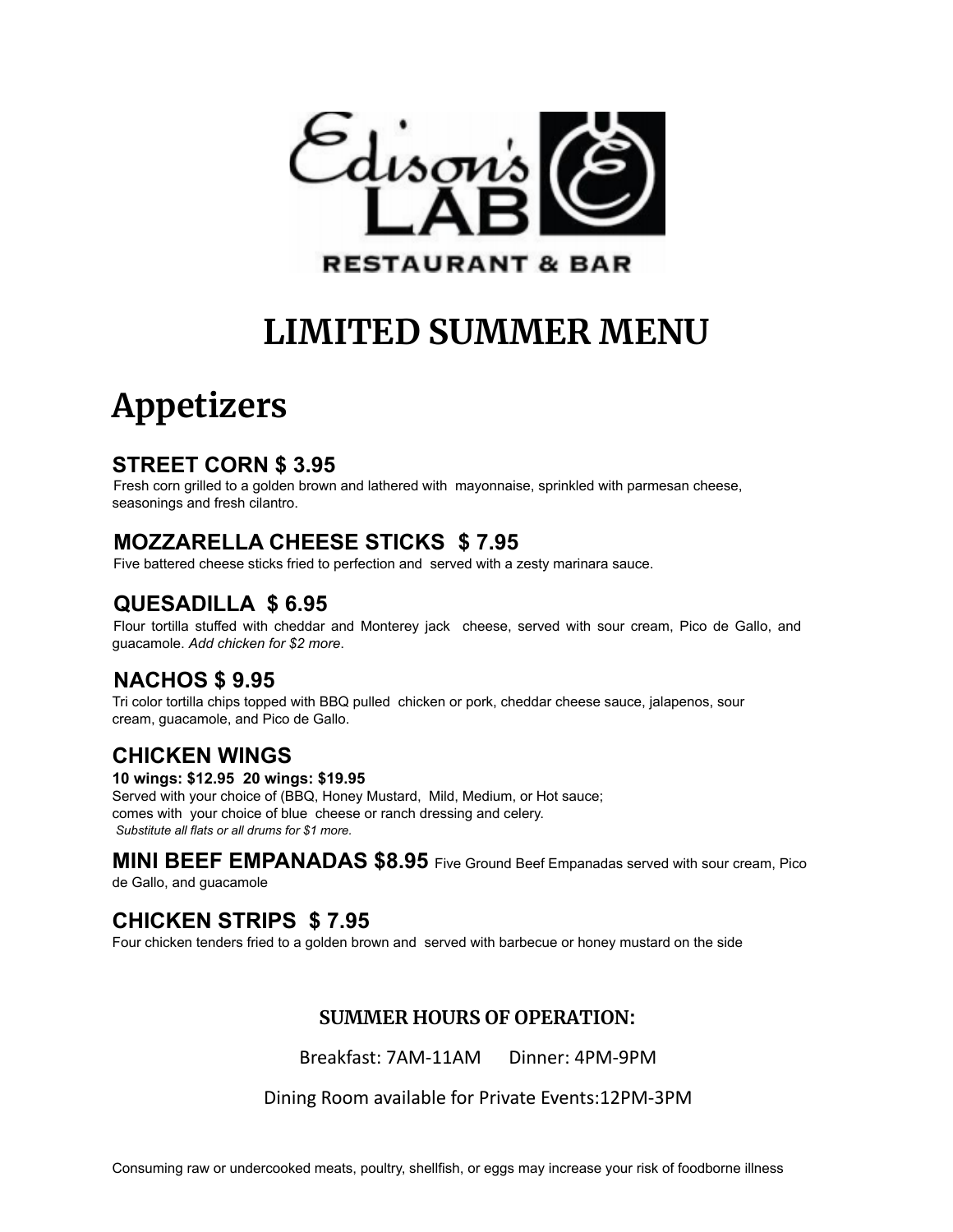## **Salads**

#### **FRESH BERRY SALAD \$10.95** Fresh mixed greens topped with carrots, tomato,

cucumbers, strawberries, blueberries, crumbled blue cheese, sliced almonds. Served with your choice of dressing.

### **CAESAR SALAD \$7.95**

Romaine hearts, with parmesan cheese, croutons, and Caesar dressing.

*Add (Grilled or blackened Chicken or Shrimp \$3 )*

# $Sandwiches$  **SERVED WITH CHIPS** (upgrade seasoned FF \$1)

#### **BBQ BRISKET SANDWICH \$12.95**

Buttered Texas toast with Barbeque Brisket, melted American cheese, and pickles. *Add Guacamole \$1 Sautéed Mushrooms \$.50*

#### **PHILLY CHEESE STEAK \$10.95**

Finely sliced Ribeye steak cooked to perfection with melted provolone cheese, sautéed onions, mushrooms, peppers, and mayonnaise. Topped with shredded iceberg lettuce and tomatoes on a fresh baked roll.

#### **CUBAN SANDWICH \$10.95**

Slow cooked pulled mojo pork, ham, pickles, mustard, and Swiss cheese, on a fresh baked roll and pressed.

#### **BLT \$8.95**

Toasted Texas toast with Mayonnaise, Applewood Smoked Bacon, tomato, and lettuce.

#### **BUILD YOUR OWN BURGER \$10.95**

8 Ounce of fresh ground beef served with lettuce, tomato and onion on a toasted Kaiser roll. Add Provolone, Swiss, or American Cheese \$1 Guacamole \$1 Applewood smoked bacon \$1 Sauteed Mushrooms \$.50

## **Ask about Party Rooms available for your Special Event!!!**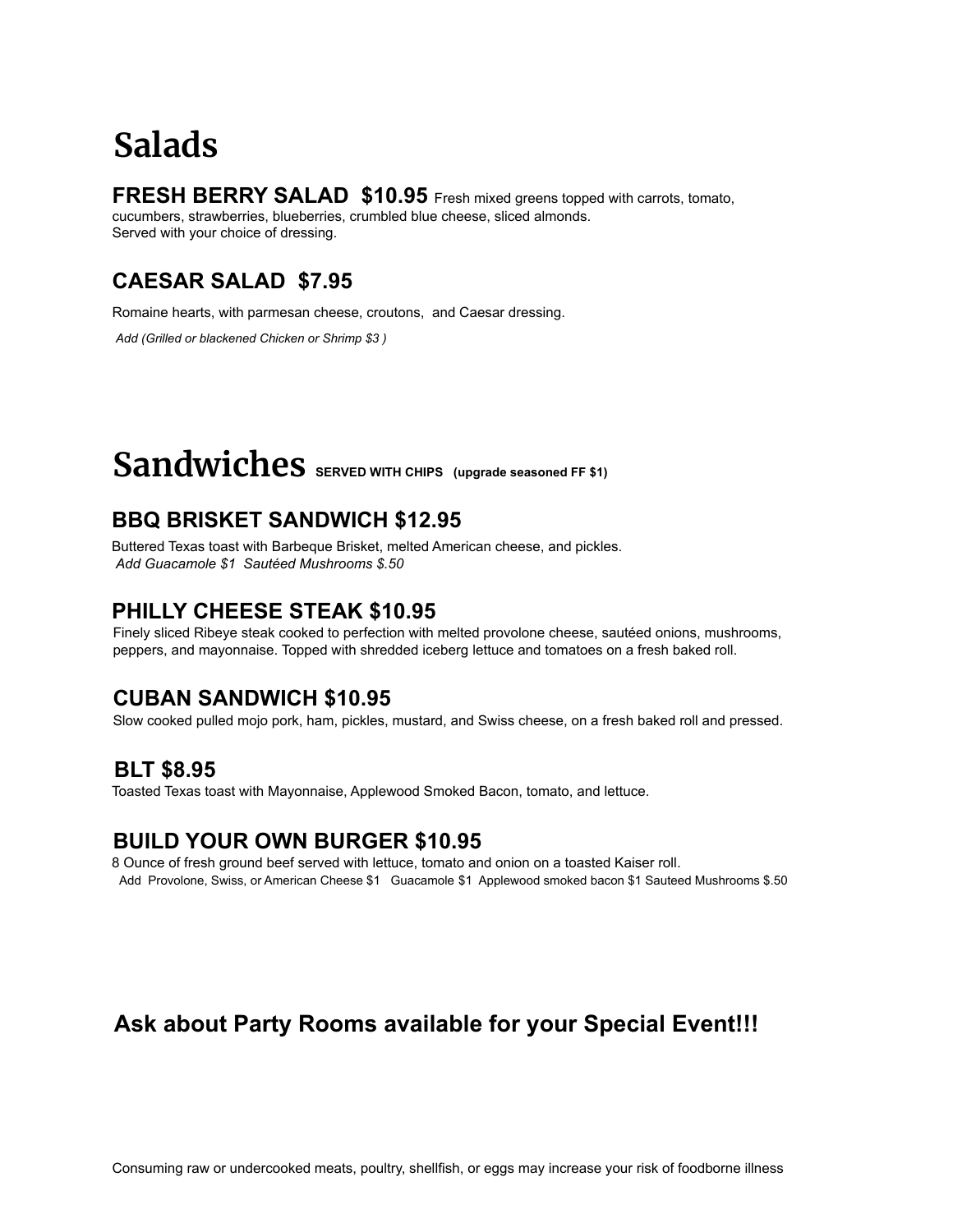## **Entrees**

#### **Grilled 12 oz RIBEYE STEAK \$25.95**

Cooked to your desired temperature and served with Garlic Smashed Potatoes and the Vegetable of the day

#### **Baby Back Ribs Half Rack \$12.95 Full Rack \$19.95**

Served with Garlic Smashed Potatoes and the Vegetable of the day

#### **RIBEYE STROGANOFF \$16.95**

Slow braised chunks of beef with a creamy mushroom sauce over egg noodles and garnished with sour cream.

#### **GRILLED MAHI MAHI \$18.95**

Grilled Mahi Mahi served with a Caribbean rum sauce, Yellow Rice and Vegetable of the day

#### **FISH & CHIPS \$16.95**

Beer battered Cod served with seasoned fries, tartar sauce, and lemon

#### **SPAGHETTI & JUMBO HOMEMADE MEATBALL \$13.95**

Homemade ground beef and pork meatballs with zesty marinara and spaghetti. Served with garlic bread

#### **PENNE ALFREDO \$15.95**

Penne pasta with chef's homemade alfredo sauce. Served with garlic bread. Add (grilled or blackened) Chicken or Shrimp \$3

## **Dessert**

#### **KEY LIME PIE \$6.95 DIPPIN DOTS ICE CREAM \$5.95**

## **Beverages**

**ICED TEA ,COKE, DIET, SPRITE, ROOTBEER, LEMONADE,VITAMIN WATER XXX \$2**

**Freshly Brewed Coffee, Hot Tea \$2.50**

**JUICE: Apple, Orange, Cranberry \$3**

**BUNDABERG GINGER BEER \$4 RED BULL (Reg or Sugarfree) \$5**